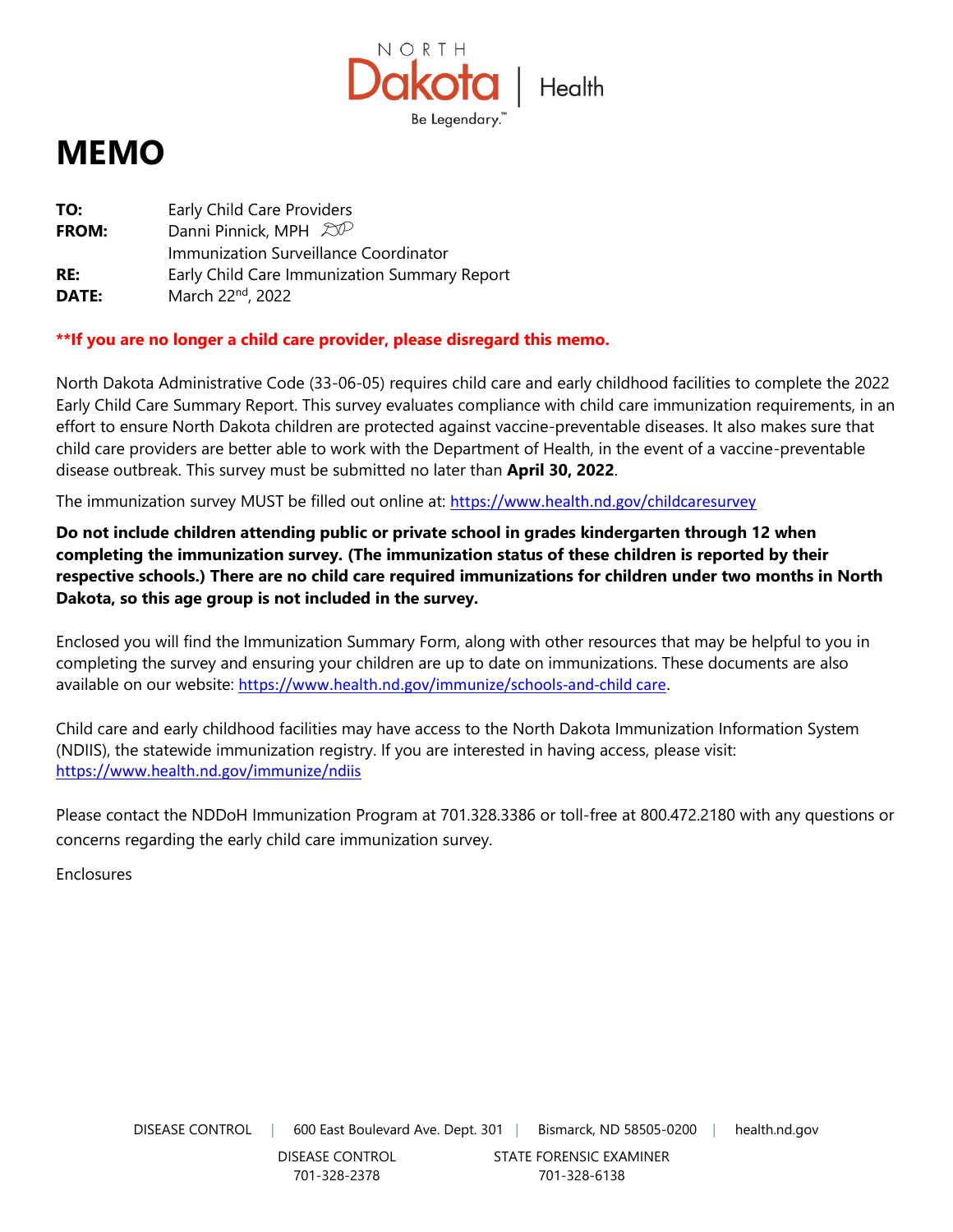



|                                                         | <b>Minimum Number of Doses Required Per Age</b> |                          |                          |                           |                            |                            |                   |  |  |  |  |  |
|---------------------------------------------------------|-------------------------------------------------|--------------------------|--------------------------|---------------------------|----------------------------|----------------------------|-------------------|--|--|--|--|--|
| <b>Vaccine Type</b>                                     | $2 - 3$<br><b>Months</b>                        | $4 - 5$<br><b>Months</b> | $6 - 7$<br><b>Months</b> | $8 - 11$<br><b>Months</b> | $12 - 17$<br><b>Months</b> | $18 - 24$<br><b>Months</b> | $2 - 5*$<br>Years |  |  |  |  |  |
| <b>MMR</b><br>(Measles-Mumps-Rubella)                   |                                                 |                          |                          |                           | 1                          | 1                          |                   |  |  |  |  |  |
| <b>Varicella</b><br>(Chickenpox)                        |                                                 |                          |                          |                           | 1                          | 1                          |                   |  |  |  |  |  |
| <b>HAV</b><br>(Hepatitis A)                             |                                                 |                          |                          |                           | 1                          | $\overline{c}$             |                   |  |  |  |  |  |
| Rotavirus <sup>#</sup>                                  | 1                                               | 2                        | 2 or $34$                |                           |                            |                            |                   |  |  |  |  |  |
| $\mathsf{Hib}^\S$<br>(Haemophilus influenzae type<br>b) | 1                                               | $\overline{2}$           | 2 or 3                   | 2 or 3                    | 3 or 4                     | $3$ or $4$                 | 3 or 4            |  |  |  |  |  |
| <b>HBV</b><br>(Hepatitis B)                             | 1                                               | $\overline{2}$           | 3                        | 3                         | 3                          | 3                          | 3                 |  |  |  |  |  |
| <b>IPV</b><br>(Polio)                                   | 1                                               | $\overline{2}$           | 3                        | 3                         | 3                          | 3                          | 3                 |  |  |  |  |  |
| <b>PCV</b><br>(Pneumococcal)                            | 1                                               | 2                        | 3                        | 3                         | 4                          | 4                          | 4                 |  |  |  |  |  |
| DTaP/DT<br>(Diphtheria-Tetanus-<br>Pertussis)           | 1                                               | $\overline{2}$           | 3                        | 3                         | 4                          | 4                          | 4                 |  |  |  |  |  |

## **Child Care Facility Immunization Requirements**

**§** If a child receives immunizations late, fewer doses may be required. Contact your local public health unit or the North Dakota Department of Health(NDDoH) to determine the appropriate number of doses. Children ages five and older are exempt from the Hib requirement. Depending on vaccine brand the child may receive a series of three or four doses.

- ¶ If a child receives immunizations late, fewer doses may be required. Contact your local public health unit or the NDDoH to determine the appropriate number of doses. Children ages five and older are exempt from the PCV requirement.
- # Children who do not receive the first dose by 15 weeks of age can no longer receive this vaccine and are exempt from the Rotavirus requirement. Children ages eight months and older are exempt from the Rotavirus vaccination requirement.
- ¥ Rotavirus vaccine may be given as a two or three dose series depending on the brand of vaccine. The third dose of rotavirus vaccine may not be necessary depending on the brand of rotavirus vaccine given.
- \* Children attending kindergarten may require more doses, but these immunizations are not required to attend child care.

#### **Exemptions**

Children may be exempt from immunization requirements for the following reasons:

- **Medical Exemption:** Requires a certificate signed by a licensed physician stating that the physical condition of the child is such that immunization would endanger the life or health of the child.
- **History of Disease:** Requires a certificate signed by a physician stating that the child has a history of disease. History of disease exemptions may be claimed for measles, mumps, rubella, chickenpox, hepatitis A, or hepatitis B.
- **Personal Belief or Religious Belief Exemption:** Requires a certificate signed by the parent or guardian whose sincerely held philosophical, moral or religious belief is opposed to such immunization.

#### **Exclusion**

All children need to be up to date according to the child care immunization requirements or have claimed an exemption within 30 days of enrollment or be excluded from child care.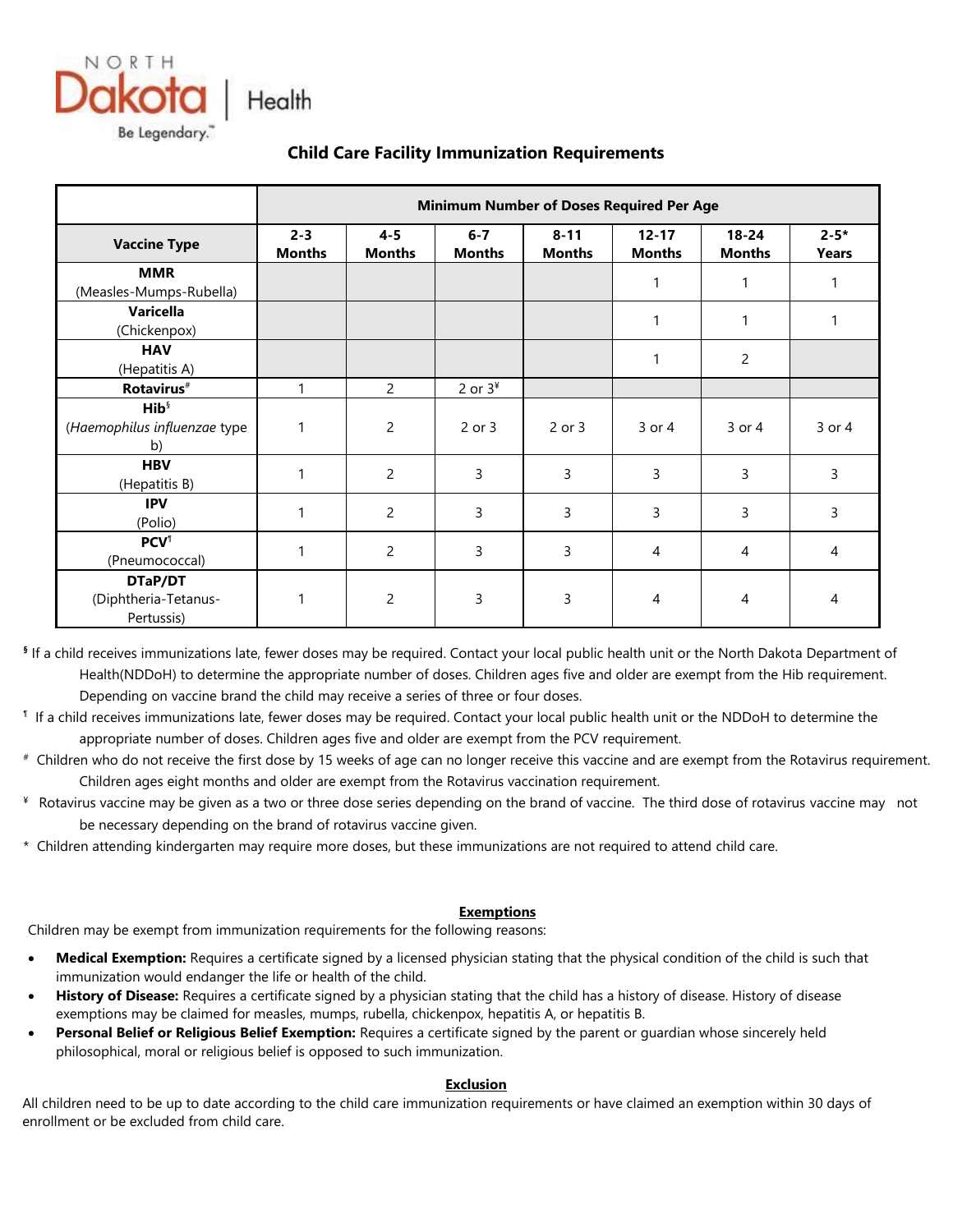

|                     | <b>Abbreviations:</b>                                                                                                                                                                                                              |
|---------------------|------------------------------------------------------------------------------------------------------------------------------------------------------------------------------------------------------------------------------------|
| <b>MMR</b>          | Measles, Mumps, and Rubella                                                                                                                                                                                                        |
| <b>MMRV</b>         | Measles, Mumps, Rubella, and Varicella (chickenpox)                                                                                                                                                                                |
| <b>VAR</b>          | Varicella (chickenpox)                                                                                                                                                                                                             |
| <b>HAV</b>          | <b>Hepatitis A Virus</b>                                                                                                                                                                                                           |
| <b>HBV</b>          | <b>Hepatitis B Virus</b>                                                                                                                                                                                                           |
| <b>RV</b>           | Rotavirus Vaccine                                                                                                                                                                                                                  |
| Hib                 | Haemophilus influenzae type b                                                                                                                                                                                                      |
| <b>IPV or OPV</b>   | Polio                                                                                                                                                                                                                              |
| <b>PCV or PCV13</b> | Pneumococcal                                                                                                                                                                                                                       |
| <b>DTaP</b>         | Diphtheria, Tetanus, and Pertussis                                                                                                                                                                                                 |
| <b>DT</b>           | Diphtheria and Tetanus                                                                                                                                                                                                             |
| <b>UTD</b>          | Up to date-Child has received the required number of doses of a<br>specific vaccine.                                                                                                                                               |
| <b>PBE</b>          | Personal belief exemption-moral or philosophical-requires parent<br>signature.                                                                                                                                                     |
| <b>Rel</b>          | Religious exemption-requires parent signature.                                                                                                                                                                                     |
| <b>Med</b>          | Medical exemption-requires health care provider signature.                                                                                                                                                                         |
| HD                  | History of disease exemption (a child with a reliable history of<br>chickenpox, measles, mumps, rubella, hepatitis B or hepatitis A is<br>exempt from receiving the specific vaccine) - requires health care<br>provider signature |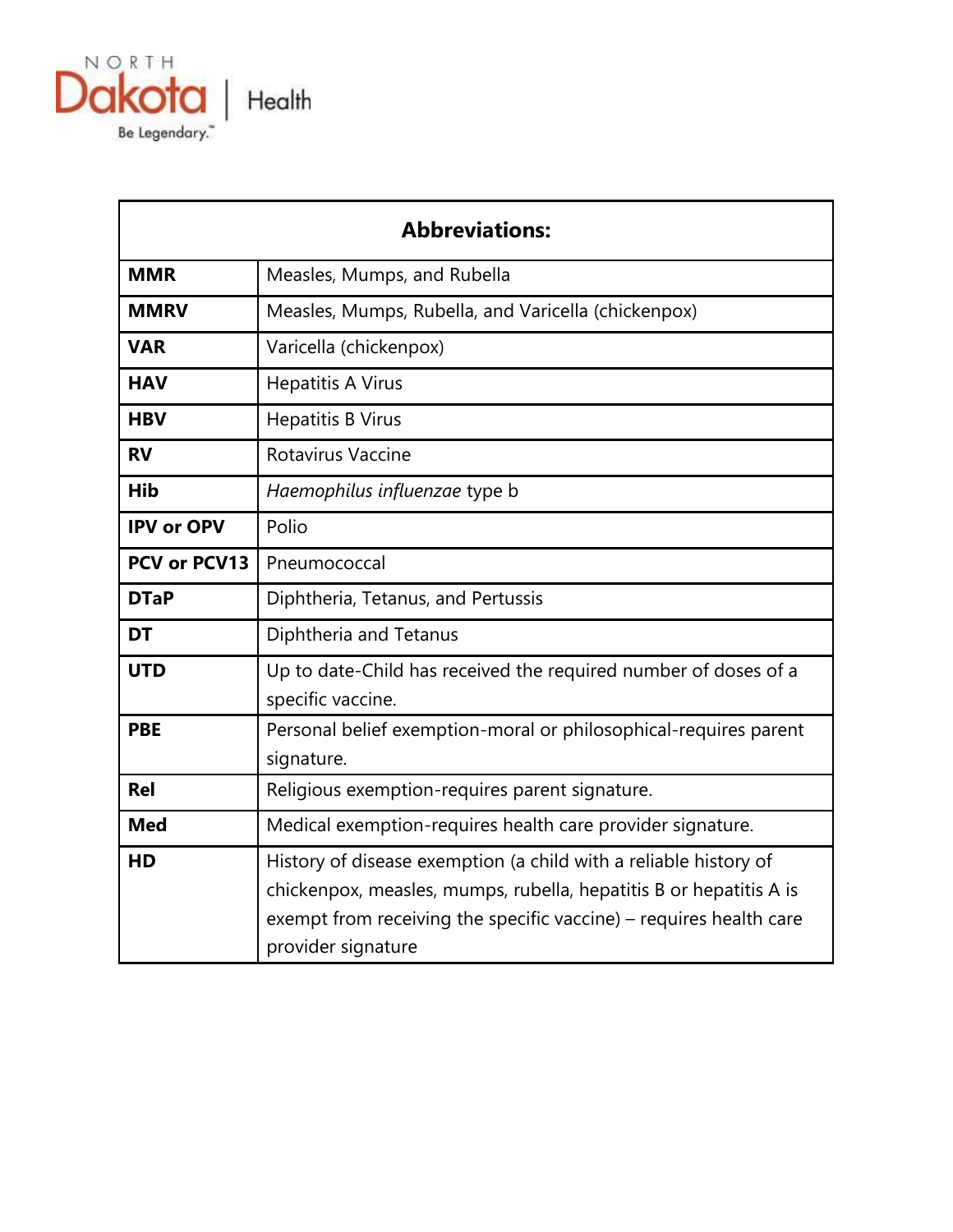

# **Immunization Summary Form—***Please note, there are two pages to this form:*

| Facility Name:                  | Phone Number:       | Email Address: |       |
|---------------------------------|---------------------|----------------|-------|
| Name of Person Completing Form: |                     |                | Date: |
|                                 | <b>Printed Name</b> | Signature      |       |

Do not include children enrolled in public or private school in kindergarten through 12<sup>th</sup> grade.

Shaded boxes do not need to be completed because the vaccines are not required for this age group.

|                                           |          |         |             | Please enter the number of children who are either up to date (UTD) or have an exemption for the following |     |                       |            |     |             |     |            |     |            |     |            |     |            |            |
|-------------------------------------------|----------|---------|-------------|------------------------------------------------------------------------------------------------------------|-----|-----------------------|------------|-----|-------------|-----|------------|-----|------------|-----|------------|-----|------------|------------|
|                                           |          |         |             | vaccines:                                                                                                  |     |                       |            |     |             |     |            |     |            |     |            |     |            |            |
| Total<br>No<br>number of<br>Age<br>record |          |         | <b>DTaP</b> |                                                                                                            |     | Pneumococcal<br>(PCV) |            |     | Polio (IPV) |     |            |     | Hib        |     |            |     |            |            |
|                                           | children | on file | <b>UTD</b>  | PBE                                                                                                        | REL | MED                   | <b>UTD</b> | PBE | <b>REL</b>  | MED | <b>UTD</b> | PBE | <b>REL</b> | MED | <b>UTD</b> | PBE | <b>REL</b> | <b>MED</b> |
| $2 - 3$                                   |          |         |             |                                                                                                            |     |                       |            |     |             |     |            |     |            |     |            |     |            |            |
| months                                    |          |         |             |                                                                                                            |     |                       |            |     |             |     |            |     |            |     |            |     |            |            |
| $4 - 5$                                   |          |         |             |                                                                                                            |     |                       |            |     |             |     |            |     |            |     |            |     |            |            |
| months                                    |          |         |             |                                                                                                            |     |                       |            |     |             |     |            |     |            |     |            |     |            |            |
| $6 - 7$                                   |          |         |             |                                                                                                            |     |                       |            |     |             |     |            |     |            |     |            |     |            |            |
| months                                    |          |         |             |                                                                                                            |     |                       |            |     |             |     |            |     |            |     |            |     |            |            |
| $8 - 11$                                  |          |         |             |                                                                                                            |     |                       |            |     |             |     |            |     |            |     |            |     |            |            |
| months                                    |          |         |             |                                                                                                            |     |                       |            |     |             |     |            |     |            |     |            |     |            |            |
| $12 - 17$                                 |          |         |             |                                                                                                            |     |                       |            |     |             |     |            |     |            |     |            |     |            |            |
| months                                    |          |         |             |                                                                                                            |     |                       |            |     |             |     |            |     |            |     |            |     |            |            |
| $18 - 24$                                 |          |         |             |                                                                                                            |     |                       |            |     |             |     |            |     |            |     |            |     |            |            |
| months                                    |          |         |             |                                                                                                            |     |                       |            |     |             |     |            |     |            |     |            |     |            |            |
| $2 - 5$                                   |          |         |             |                                                                                                            |     |                       |            |     |             |     |            |     |            |     |            |     |            |            |
| years                                     |          |         |             |                                                                                                            |     |                       |            |     |             |     |            |     |            |     |            |     |            |            |
| Totals                                    |          |         |             |                                                                                                            |     |                       |            |     |             |     |            |     |            |     |            |     |            |            |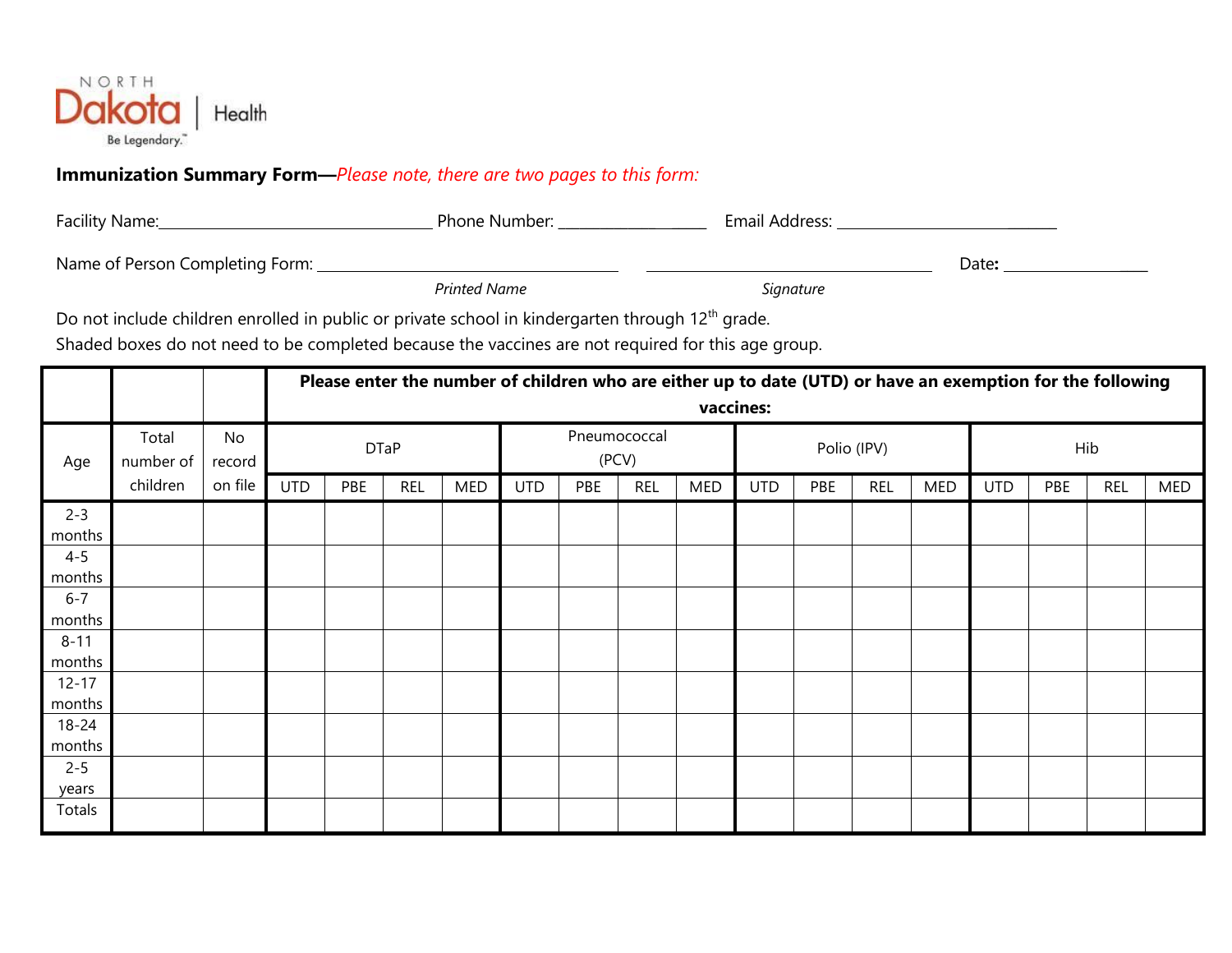UTD: Up to date on the vaccine PBE: Personal Belief Exemption (moral/philosophical) Rel: Religious Exemption

Med: Medical Exemption HD: History of Disease Exemption

**Page 1 of 2**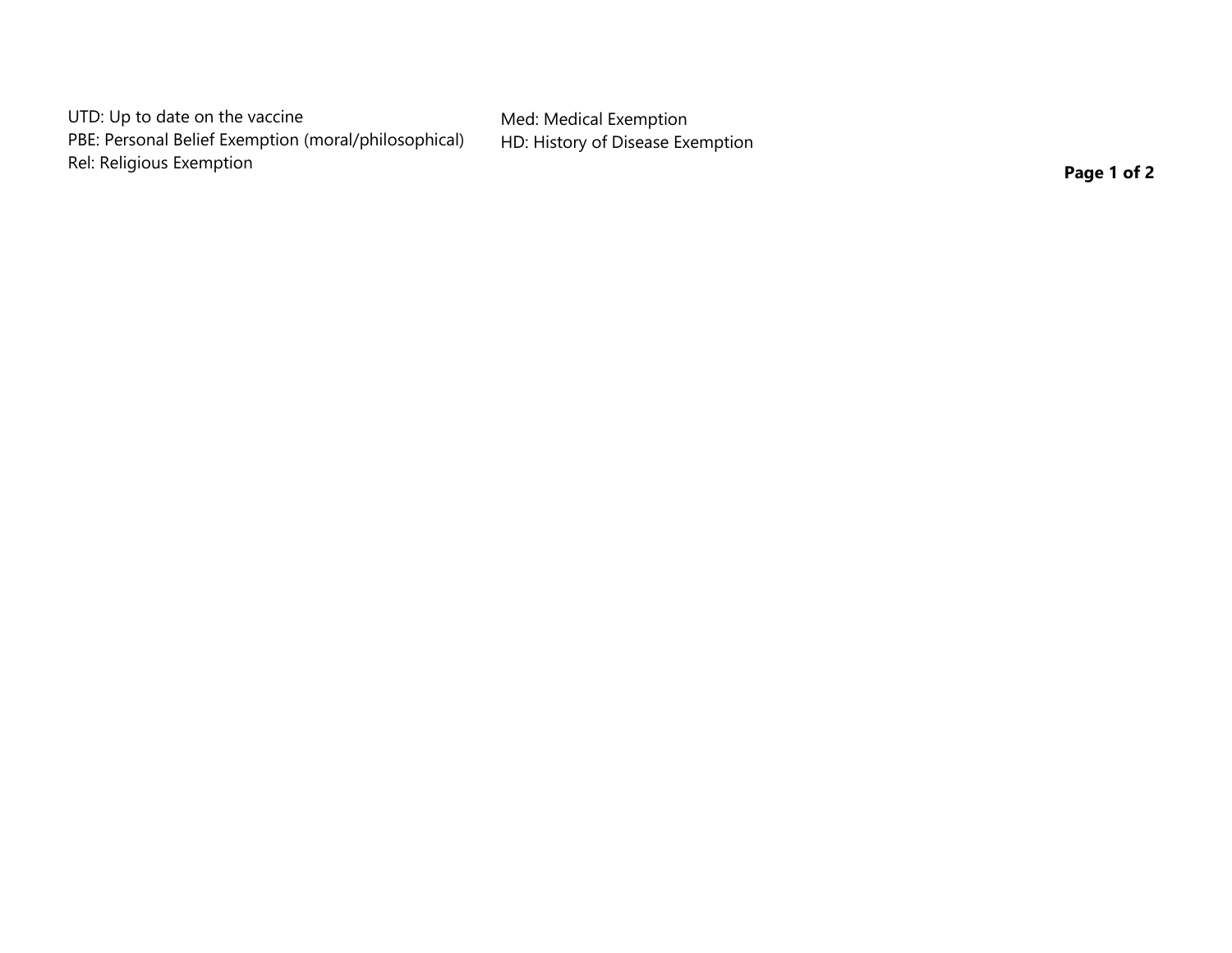

## **Immunization Summary Form** (continued):

|           |            | Please enter the number of children who are either up to date (UTD) or have an exemption for the following vaccines: |                    |     |    |     |     |            |     |              |           |     |     |       |                    |     |            |     |            |            |     |            |     |
|-----------|------------|----------------------------------------------------------------------------------------------------------------------|--------------------|-----|----|-----|-----|------------|-----|--------------|-----------|-----|-----|-------|--------------------|-----|------------|-----|------------|------------|-----|------------|-----|
|           |            |                                                                                                                      | <b>Hepatitis B</b> |     |    |     |     | Rotavirus  |     |              | Varicella |     |     |       | <b>Hepatitis A</b> |     |            |     | <b>MMR</b> |            |     |            |     |
| Age       |            |                                                                                                                      | (HBV)              |     |    |     |     | (RV)       |     | (Chickenpox) |           |     |     | (HAV) |                    |     |            |     |            |            |     |            |     |
|           | <b>UTD</b> | PBE                                                                                                                  | <b>REL</b>         | MED | HD | UTD | PBE | <b>REL</b> | MED | <b>UTD</b>   | PBE       | REL | MED | HD    | <b>UTD</b>         | PBE | <b>REL</b> | MED | HD         | <b>UTD</b> | PBE | <b>REL</b> | MED |
| $2 - 3$   |            |                                                                                                                      |                    |     |    |     |     |            |     |              |           |     |     |       |                    |     |            |     |            |            |     |            |     |
| months    |            |                                                                                                                      |                    |     |    |     |     |            |     |              |           |     |     |       |                    |     |            |     |            |            |     |            |     |
| $4 - 5$   |            |                                                                                                                      |                    |     |    |     |     |            |     |              |           |     |     |       |                    |     |            |     |            |            |     |            |     |
| months    |            |                                                                                                                      |                    |     |    |     |     |            |     |              |           |     |     |       |                    |     |            |     |            |            |     |            |     |
| $6 - 7$   |            |                                                                                                                      |                    |     |    |     |     |            |     |              |           |     |     |       |                    |     |            |     |            |            |     |            |     |
| months    |            |                                                                                                                      |                    |     |    |     |     |            |     |              |           |     |     |       |                    |     |            |     |            |            |     |            |     |
| $8 - 11$  |            |                                                                                                                      |                    |     |    |     |     |            |     |              |           |     |     |       |                    |     |            |     |            |            |     |            |     |
| months    |            |                                                                                                                      |                    |     |    |     |     |            |     |              |           |     |     |       |                    |     |            |     |            |            |     |            |     |
| $12 - 17$ |            |                                                                                                                      |                    |     |    |     |     |            |     |              |           |     |     |       |                    |     |            |     |            |            |     |            |     |
| months    |            |                                                                                                                      |                    |     |    |     |     |            |     |              |           |     |     |       |                    |     |            |     |            |            |     |            |     |
| $18 - 24$ |            |                                                                                                                      |                    |     |    |     |     |            |     |              |           |     |     |       |                    |     |            |     |            |            |     |            |     |
| months    |            |                                                                                                                      |                    |     |    |     |     |            |     |              |           |     |     |       |                    |     |            |     |            |            |     |            |     |
| $2 - 5$   |            |                                                                                                                      |                    |     |    |     |     |            |     |              |           |     |     |       |                    |     |            |     |            |            |     |            |     |
| years     |            |                                                                                                                      |                    |     |    |     |     |            |     |              |           |     |     |       |                    |     |            |     |            |            |     |            |     |
| Totals    |            |                                                                                                                      |                    |     |    |     |     |            |     |              |           |     |     |       |                    |     |            |     |            |            |     |            |     |
|           |            |                                                                                                                      |                    |     |    |     |     |            |     |              |           |     |     |       |                    |     |            |     |            |            |     |            |     |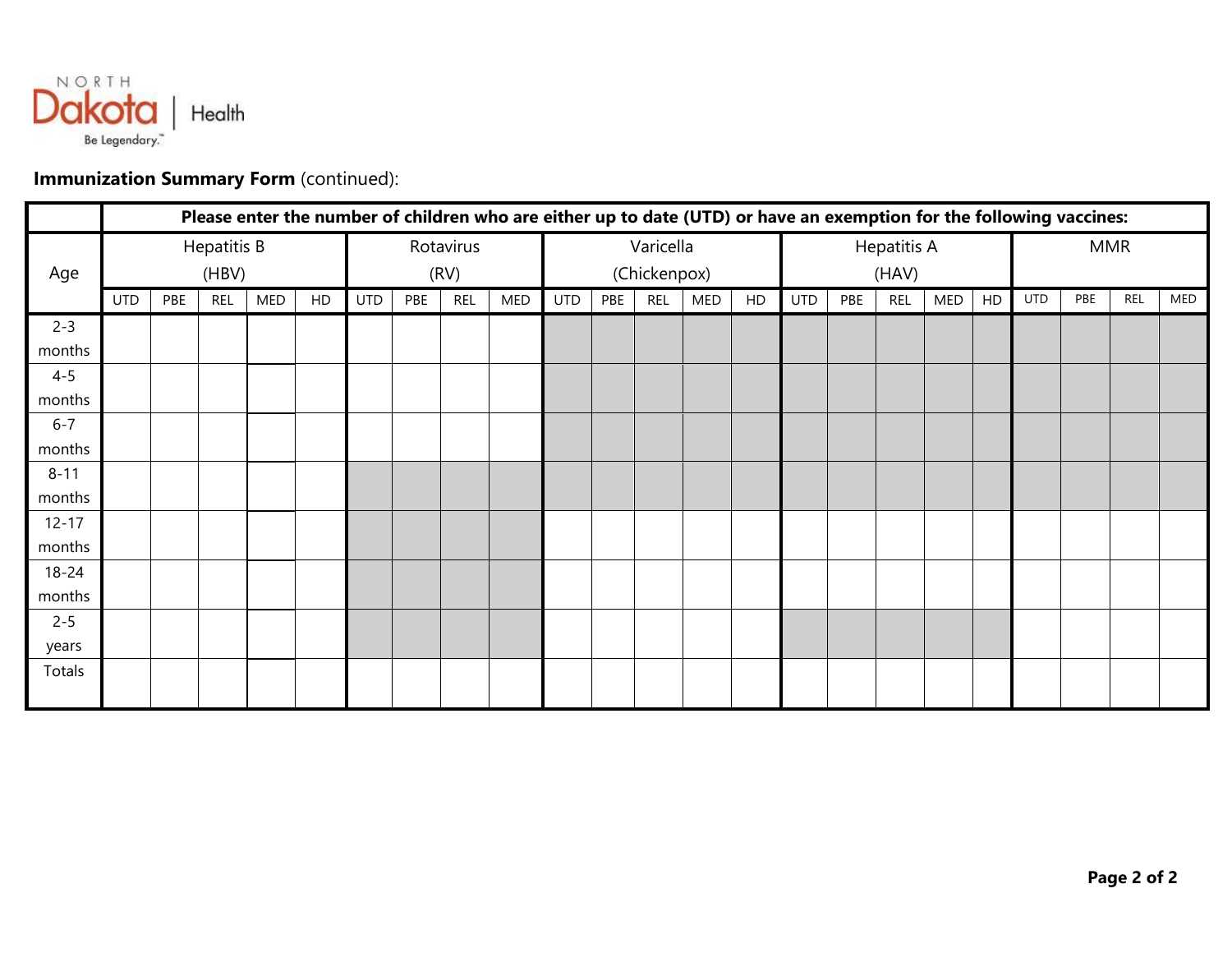|                     |                            |     |              | IMMUNIZATION WORKSHEET FOR CHILD CARE AND EARLY CHILDHOOD FACILITIES. DO NOT RETURN THIS FORM. KEEP FOR YOUR RECORDS. |                             |    |           |       |       |                    |                       |           |              |                                      |            |                   |     |                      |            |           |            |                   |     |                                    |
|---------------------|----------------------------|-----|--------------|-----------------------------------------------------------------------------------------------------------------------|-----------------------------|----|-----------|-------|-------|--------------------|-----------------------|-----------|--------------|--------------------------------------|------------|-------------------|-----|----------------------|------------|-----------|------------|-------------------|-----|------------------------------------|
|                     |                            |     |              |                                                                                                                       |                             |    |           |       |       |                    |                       |           |              |                                      |            |                   |     |                      |            |           |            |                   |     |                                    |
| Facility name:      |                            |     |              |                                                                                                                       |                             |    |           |       |       |                    |                       |           |              | Age-appropriately immunized against: |            |                   |     |                      |            |           |            |                   |     |                                    |
| Total enrollment:   |                            |     |              |                                                                                                                       |                             |    |           |       |       |                    |                       |           |              |                                      |            |                   |     |                      |            |           |            |                   |     |                                    |
| Date:               |                            |     |              |                                                                                                                       | Diphtheria,<br>Tetanus, and |    |           |       |       |                    | Measles,<br>Mumps and |           |              | Haemophilus                          |            | Varicella         |     |                      | Pneumo-    |           |            |                   |     | Up-to-date                         |
| Prepared by:        |                            |     |              |                                                                                                                       | Pertussis<br>(DTaP)         |    | (IPV/OPV) | Polio | (HBV) | <b>Hepatitis B</b> | Rubella<br>(MMR)      |           | type B (Hib) | influenzae                           |            | (Chicken-<br>pox) |     | Hepatitis A<br>(HAV) | (PCV)      | coccal    |            | Rotavirus<br>(RV) |     | on all<br>required<br>vaccinations |
| Name                | Date<br>$\circ$ f<br>Birth | Age | No<br>Record | Exempt*                                                                                                               | YES                         | NO | YES       | $NO$  | YES   | <b>NO</b>          | YES                   | <b>NO</b> | <b>YES</b>   | <b>NO</b>                            | <b>YES</b> | <b>NO</b>         | YES | <b>NO</b>            | <b>YES</b> | <b>NO</b> | <b>YES</b> | <b>NO</b>         | YES | <b>NO</b>                          |
|                     |                            |     |              |                                                                                                                       |                             |    |           |       |       |                    |                       |           |              |                                      |            |                   |     |                      |            |           |            |                   |     |                                    |
|                     |                            |     |              |                                                                                                                       |                             |    |           |       |       |                    |                       |           |              |                                      |            |                   |     |                      |            |           |            |                   |     |                                    |
|                     |                            |     |              |                                                                                                                       |                             |    |           |       |       |                    |                       |           |              |                                      |            |                   |     |                      |            |           |            |                   |     |                                    |
|                     |                            |     |              |                                                                                                                       |                             |    |           |       |       |                    |                       |           |              |                                      |            |                   |     |                      |            |           |            |                   |     |                                    |
|                     |                            |     |              |                                                                                                                       |                             |    |           |       |       |                    |                       |           |              |                                      |            |                   |     |                      |            |           |            |                   |     |                                    |
|                     |                            |     |              |                                                                                                                       |                             |    |           |       |       |                    |                       |           |              |                                      |            |                   |     |                      |            |           |            |                   |     |                                    |
|                     |                            |     |              |                                                                                                                       |                             |    |           |       |       |                    |                       |           |              |                                      |            |                   |     |                      |            |           |            |                   |     |                                    |
|                     |                            |     |              |                                                                                                                       |                             |    |           |       |       |                    |                       |           |              |                                      |            |                   |     |                      |            |           |            |                   |     |                                    |
|                     |                            |     |              |                                                                                                                       |                             |    |           |       |       |                    |                       |           |              |                                      |            |                   |     |                      |            |           |            |                   |     |                                    |
|                     |                            |     |              |                                                                                                                       |                             |    |           |       |       |                    |                       |           |              |                                      |            |                   |     |                      |            |           |            |                   |     |                                    |
|                     |                            |     |              |                                                                                                                       |                             |    |           |       |       |                    |                       |           |              |                                      |            |                   |     |                      |            |           |            |                   |     |                                    |
|                     |                            |     |              |                                                                                                                       |                             |    |           |       |       |                    |                       |           |              |                                      |            |                   |     |                      |            |           |            |                   |     |                                    |
|                     |                            |     |              |                                                                                                                       |                             |    |           |       |       |                    |                       |           |              |                                      |            |                   |     |                      |            |           |            |                   |     |                                    |
|                     |                            |     |              |                                                                                                                       |                             |    |           |       |       |                    |                       |           |              |                                      |            |                   |     |                      |            |           |            |                   |     |                                    |
|                     |                            |     |              |                                                                                                                       |                             |    |           |       |       |                    |                       |           |              |                                      |            |                   |     |                      |            |           |            |                   |     |                                    |
| Sub-total this page |                            |     |              |                                                                                                                       |                             |    |           |       |       |                    |                       |           |              |                                      |            |                   |     |                      |            |           |            |                   |     |                                    |
|                     | <b>Summary totals</b>      |     |              |                                                                                                                       |                             |    |           |       |       |                    |                       |           |              |                                      |            |                   |     |                      |            |           |            |                   |     |                                    |

This worksheet is included to help you determine which children are up to date. This is not required and does not need to be returned to the NDDoH. \*Allowable exemptions include medical (med), religious (rel), or Personal Belief (PBE) which includes moral or philosophical, and history of disease (hd). Transfer summary totals to the immunization summary form.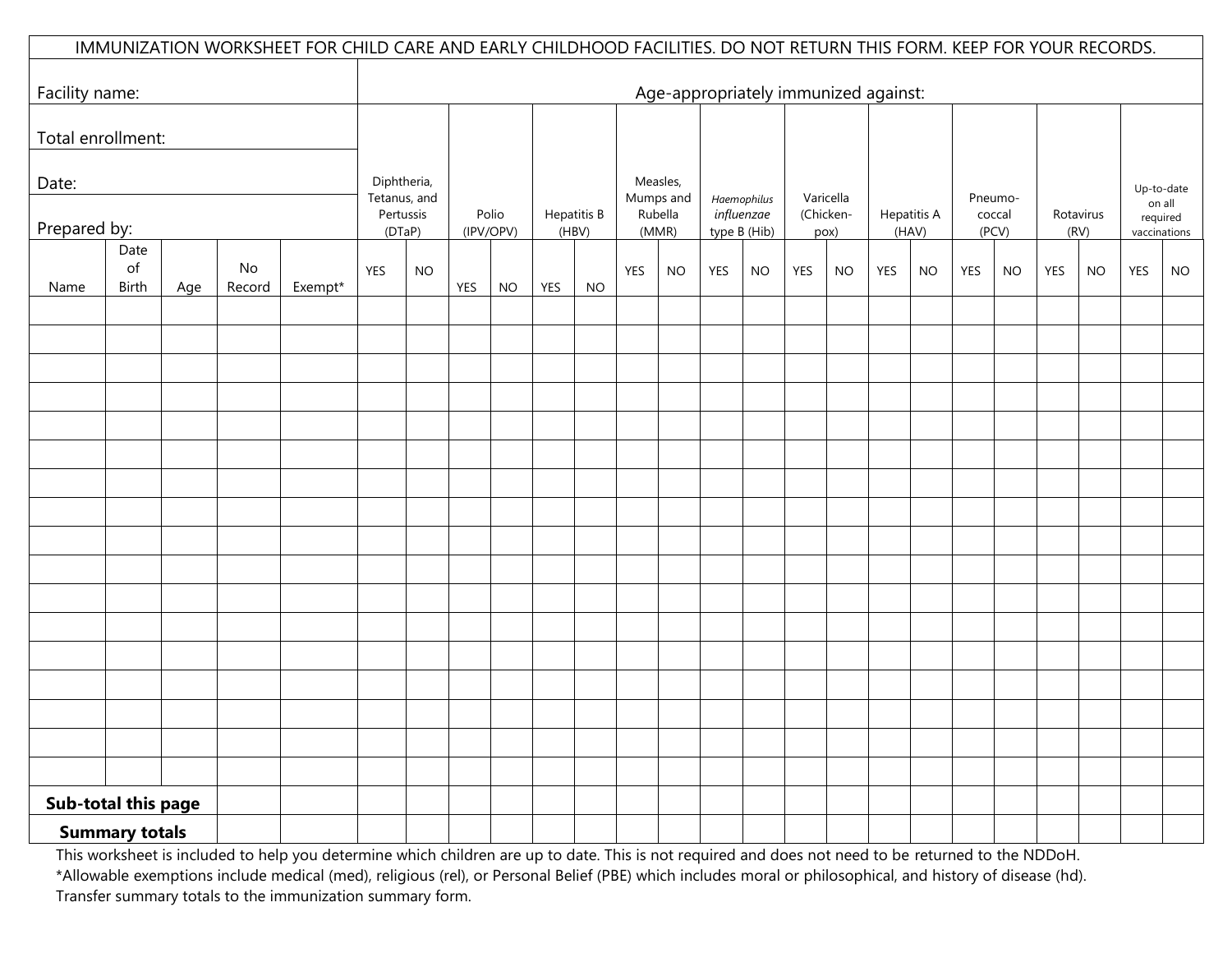

## **Introduction to NDIIS**

#### **Brief Overview**

The North Dakota Immunization Information System (NDIIS) is a confidential, population-based, computerized information system that collects vaccination data about all North Dakotans. Most North Dakota children have an immunization record in the NDIIS. Children vaccinated at U.S. Air Force Bases and out-of-state may not have a complete record in the NDIIS.

Licensed child cares have the option of having read-only access to NDIIS. This means they can access the immunization records of their children, but they cannot enter information into the system. If your institution would like to gain access to NDIIS, contact a member of the Immunization Program at 701.328.3386 or toll-free at 800.472.2180. For more information about NDIIS, please visit our website at https://www.health.nd.gov/immunize/ndiis.

#### **NDIIS Forecaster**

NDIIS contains a tool that allows users to determine whether a child is up to date on immunizations. Child cares can use this tool to determine if the child meets the immunization requirements. The vaccine forecaster will generate a list of vaccines the child is due for or will be due for in the future. Be sure to check that the recommended date has passed, as the forecaster recommends doses due in the future, not only vaccine doses that are past due. Also, the forecaster will show all recommended vaccines, not only those required for child care entry. Be sure to check the vaccination requirements.

| <b>Vaccine Type</b> | <b>Dose Number</b> | <b>Recommended Date</b> | <b>Minimum Valid Date</b> |
|---------------------|--------------------|-------------------------|---------------------------|
|                     |                    |                         |                           |
| <b>IPV</b>          | 2                  | 12/18/2012              | 12/18/2012                |
| <b>DTaP</b>         | 2                  | 12/18/2012              | 12/18/2012                |
| Hep B               | 2                  | 12/18/2012              | 12/14/2012                |
| MMR                 | 2                  | 01/11/2013              | 01/11/2013                |
| Varicella           | 2                  | 03/14/2013              | 03/14/2013                |
| Hep A               | 2                  | 05/20/2013              | 05/20/2013                |
| Influenza           |                    | 08/01/2013              | 08/01/2013                |
| Td                  |                    | 01/01/2015              | 01/01/2015                |
| MCV4                |                    | 01/01/2019              | 01/01/2019                |
| <b>HPV</b>          |                    | 01/01/2019              | 01/01/2019                |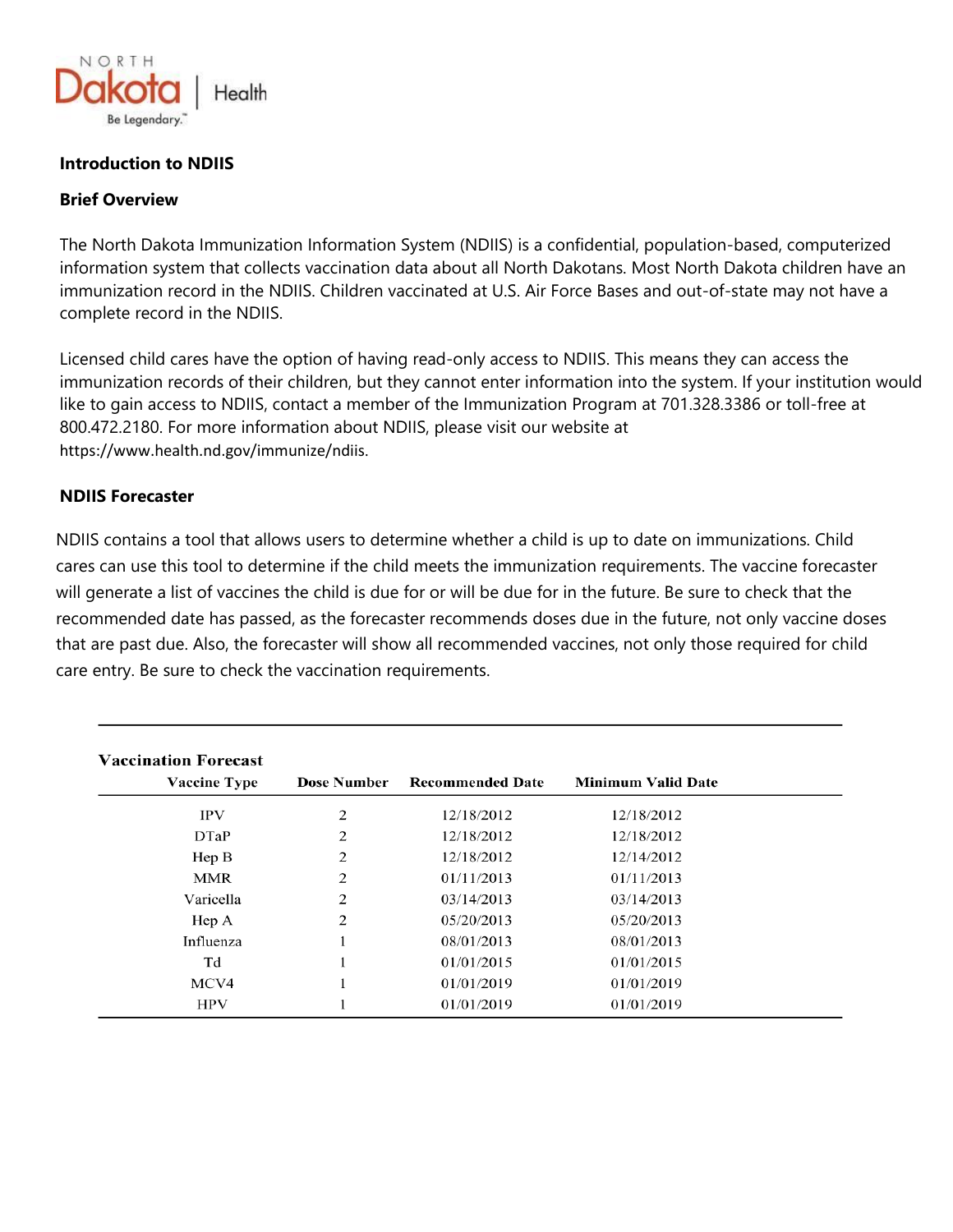Template letter: Send to parents of children who have not submitted an immunization record or are not up to date on all required vaccinations, along with Certificate of immunization.

To the Parent or Guardian of

North Dakota State Law requires all children in child care be up to date on certain vaccinations.

Our records show that your child is not compliant with the requirements. Non-compliance may be due to absence of an immunization record or because your child needs an immunization. The reason for your child's noncompliance is noted below.

To meet the requirements, please submit an official certificate of immunization to the child care. If vaccinations are added or if you are claiming a medical or history of disease exemption, the form must be signed by a medical professional.

#### **Reason for noncompliance:**

- $\Box$  Our facility does not have a copy of your child's immunization record.
- $\Box$  Your child needs the following circled vaccines:
	- MMR\*
	- Varicella (chickenpox)\*
	- $\bullet$  Hepatitis A\*
	- $\bullet$  Hepatitis  $B^*$
	- Rotavirus
	- Hib (*Haemophilus influenzae*)
	- Polio
	- PCV (Pneumococcal)
	- DTaP

\* If your child has had a history of disease, please have a health care provider enter the date of illness on the attached form in the history of disease section and sign.

Please note, not all recommended vaccines are required for child care. There may be additional immunizations recommended for your child that are not listed here because they are not mandated by state law. Please contact your child's health care provider about other immunizations your child may need.

\_\_\_\_\_\_\_\_\_\_\_\_\_\_\_\_\_\_\_\_\_\_\_\_\_\_\_\_\_\_\_\_\_\_\_\_\_\_ \_\_\_\_\_\_\_\_\_\_\_\_\_\_\_\_\_\_\_

Thank you so much for your cooperation.

*Child care provider Date*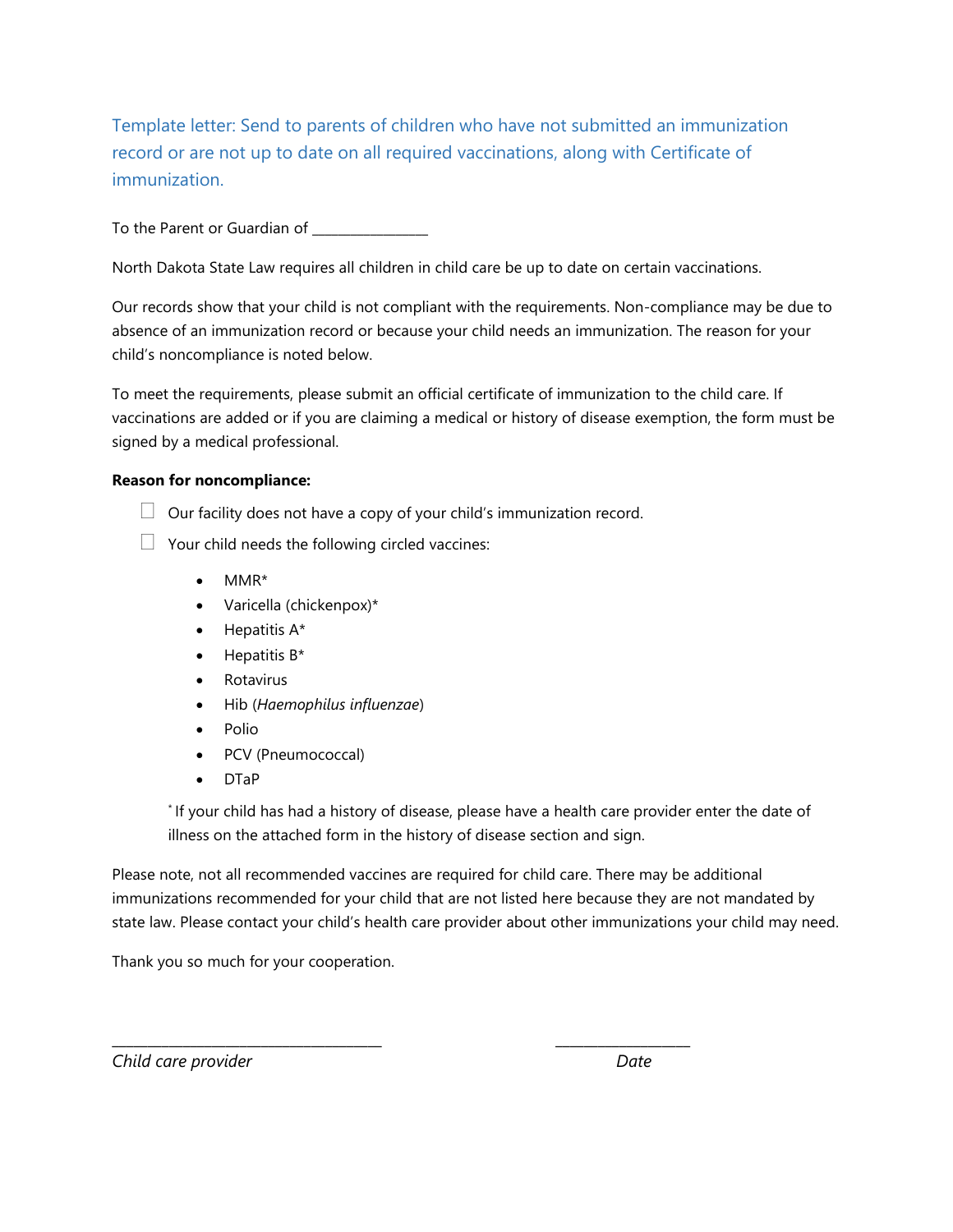

### **CERTIFICATE OF IMMUNIZATION** NORTH DAKOTA DEPARTMENT OF HEALTH

Child's Name (Last, First, Middle Initial): Date of Birth:

| Parent's Name:                                                |                                                                                                                                                                                                                                                              |                           |                                                   | Telephone Number: |                                                  |       |  |  |  |
|---------------------------------------------------------------|--------------------------------------------------------------------------------------------------------------------------------------------------------------------------------------------------------------------------------------------------------------|---------------------------|---------------------------------------------------|-------------------|--------------------------------------------------|-------|--|--|--|
|                                                               | <b>Vaccine Type</b>                                                                                                                                                                                                                                          | <b>Exemption</b><br>Type* |                                                   |                   | Enter Month/Day/Year for Each Immunization Given |       |  |  |  |
| <b>Hepatitis B</b>                                            | <b>Hepatitis B</b>                                                                                                                                                                                                                                           |                           |                                                   |                   |                                                  |       |  |  |  |
| Rotavirus                                                     | Rotavirus                                                                                                                                                                                                                                                    |                           |                                                   |                   |                                                  |       |  |  |  |
| Hib                                                           | Haemophilus<br>influenzae type B                                                                                                                                                                                                                             |                           |                                                   |                   |                                                  |       |  |  |  |
| <b>PCV</b>                                                    | Pneumococcal<br>conjugate                                                                                                                                                                                                                                    |                           |                                                   |                   |                                                  |       |  |  |  |
| DTP/DTaP/DT                                                   | Diphtheria-<br>Tetanus-Pertussis                                                                                                                                                                                                                             |                           |                                                   |                   |                                                  |       |  |  |  |
| <b>IPV/OPV</b>                                                | Polio                                                                                                                                                                                                                                                        |                           |                                                   |                   |                                                  |       |  |  |  |
| MMR                                                           | Measles-Mumps-<br>Rubella                                                                                                                                                                                                                                    |                           |                                                   |                   |                                                  |       |  |  |  |
| Varicella                                                     | Chickenpox                                                                                                                                                                                                                                                   |                           |                                                   |                   |                                                  |       |  |  |  |
| <b>Hepatitis A</b>                                            | <b>Hepatitis A</b>                                                                                                                                                                                                                                           |                           |                                                   |                   |                                                  |       |  |  |  |
| Td/Tdap                                                       | Tetanus-Diphtheria<br>(and Pertussis)                                                                                                                                                                                                                        |                           |                                                   |                   |                                                  |       |  |  |  |
| MCV4                                                          | Meningococcal<br><b>ACYW-135</b>                                                                                                                                                                                                                             |                           |                                                   |                   |                                                  |       |  |  |  |
| <b>HPV</b>                                                    | Human<br>Papillomavirus                                                                                                                                                                                                                                      |                           |                                                   |                   |                                                  |       |  |  |  |
| Men B                                                         | Meningococcal B                                                                                                                                                                                                                                              |                           |                                                   |                   |                                                  |       |  |  |  |
| Other                                                         |                                                                                                                                                                                                                                                              |                           |                                                   |                   |                                                  |       |  |  |  |
|                                                               | To the best of my knowledge, this person has received the above-indicated immunizations on the above dates.                                                                                                                                                  |                           |                                                   |                   |                                                  |       |  |  |  |
| Physician, Nurse, Local/State Health:                         |                                                                                                                                                                                                                                                              |                           |                                                   | Title:            |                                                  | Date: |  |  |  |
|                                                               | If additional doses are added after initial signature, please initial dose and sign below.                                                                                                                                                                   |                           |                                                   |                   |                                                  |       |  |  |  |
| Update signature #1:<br>Physician, Nurse, Local/State Health: |                                                                                                                                                                                                                                                              |                           |                                                   | Title:            |                                                  | Date: |  |  |  |
| Update signature #2:                                          |                                                                                                                                                                                                                                                              |                           |                                                   |                   |                                                  |       |  |  |  |
| Physician, Nurse, Local/State Health:                         |                                                                                                                                                                                                                                                              |                           |                                                   | Title:            |                                                  | Date: |  |  |  |
|                                                               | My child has not met the minimum requirements for his/her age. I agree to resume immunizations within 30 days from the date I was<br>notified (today's date noted below) and to submit a signed Certificate of Immunization.                                 |                           |                                                   |                   |                                                  |       |  |  |  |
| Parent/Guardian Signature:                                    |                                                                                                                                                                                                                                                              |                           |                                                   | Date:             |                                                  |       |  |  |  |
|                                                               | In the event of an outbreak, exempted persons may be subject to exclusion from school or child care facility.                                                                                                                                                |                           | <b>Statement of Exemption to Immunization Law</b> |                   |                                                  |       |  |  |  |
|                                                               | Medical (Med) Exemption: (Indicate vaccine above, requires physician signature) The physical condition of the above-named                                                                                                                                    |                           |                                                   |                   |                                                  |       |  |  |  |
|                                                               | person is such that immunization would endanger life or health or is medically contraindicated due to other medical conditions.                                                                                                                              |                           |                                                   |                   |                                                  |       |  |  |  |
|                                                               | History of Disease (HD) Exemption: (Indicate vaccine above, requires physician signature) To the best of my knowledge, the<br>above named person has had prior infection with chickenpox disease as indicated by prior diagnosis or laboratory confirmation. |                           |                                                   |                   |                                                  |       |  |  |  |
| Physician Signature:                                          |                                                                                                                                                                                                                                                              |                           |                                                   |                   |                                                  | Date: |  |  |  |
|                                                               | Religious (Rel), Philosophical/Moral (PBE) Exemption: (Indicate vaccine above, requires parental signature)                                                                                                                                                  |                           |                                                   |                   |                                                  |       |  |  |  |
| Parent/Guardian Signature:                                    |                                                                                                                                                                                                                                                              |                           |                                                   |                   |                                                  | Date: |  |  |  |
|                                                               |                                                                                                                                                                                                                                                              |                           |                                                   |                   |                                                  |       |  |  |  |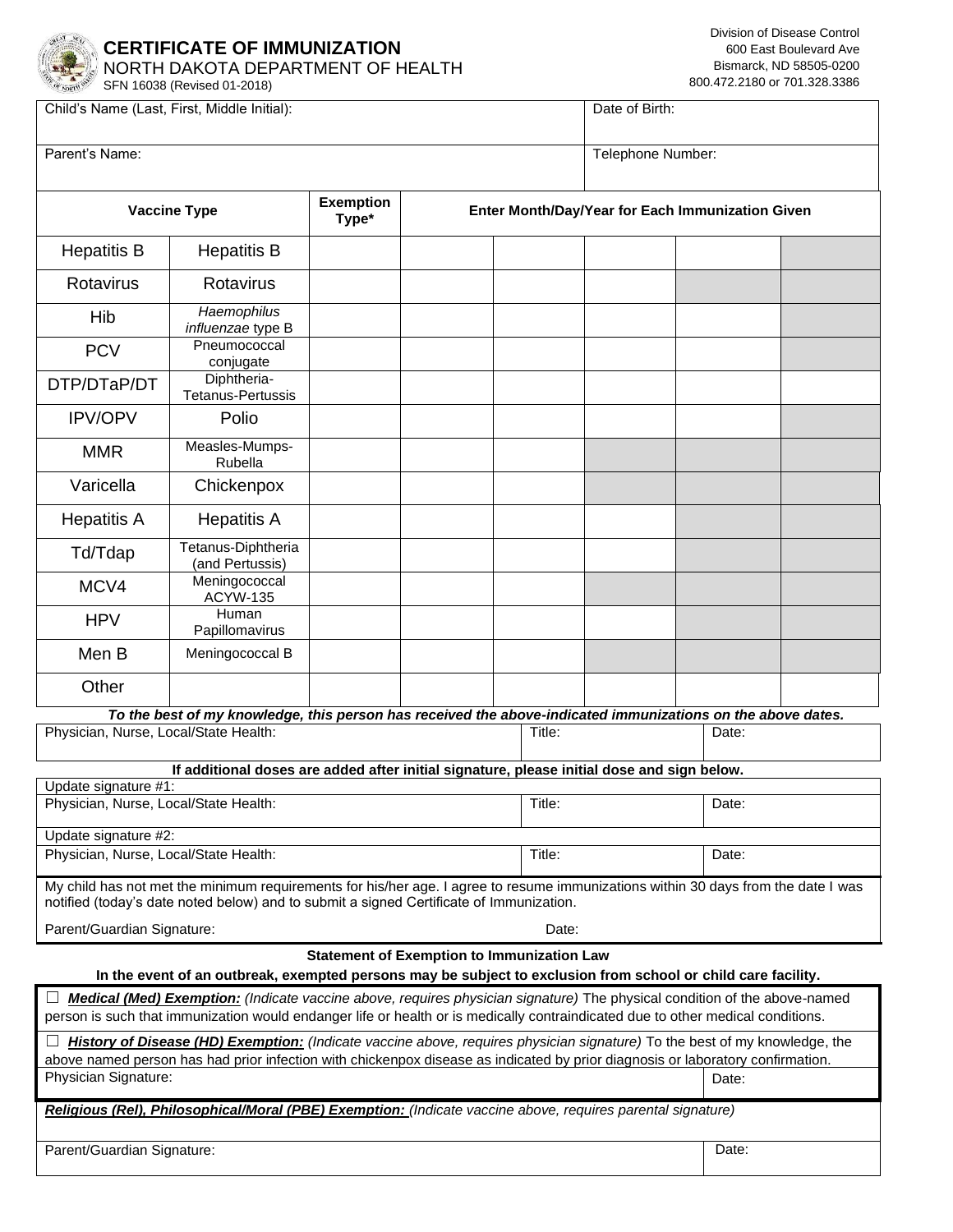\* **Medical =Med, History of Disease = HD, Religious = Rel, Philosophical/Moral = PBE**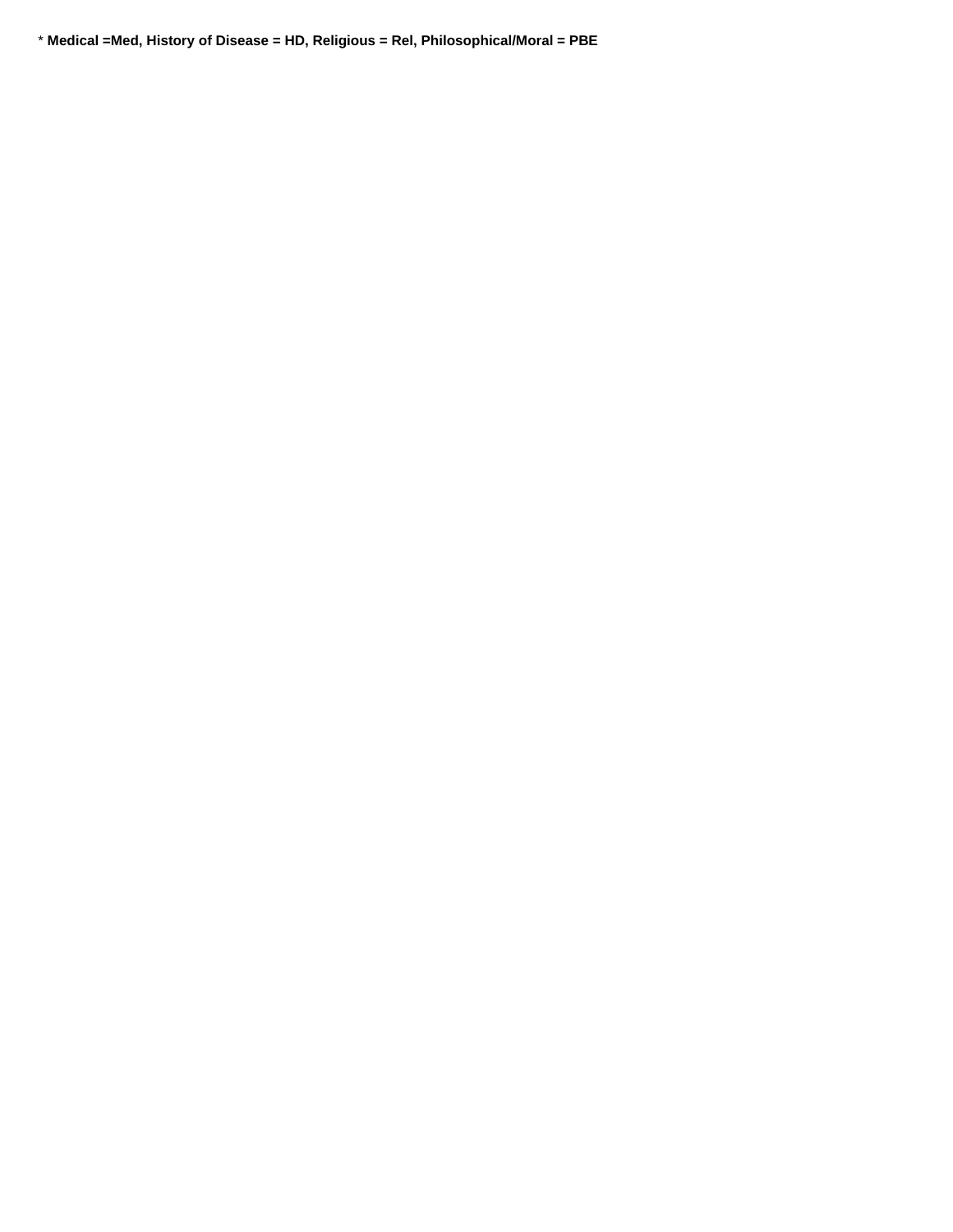# **North Dakota Local Public Health Units/IHS/Tribal Clinics**

| <b>Department Name</b>                          | <b>Address</b>               | P.O. Box          | <b>City</b>        | <b>Zip Code</b> | <b>Phone</b>  |
|-------------------------------------------------|------------------------------|-------------------|--------------------|-----------------|---------------|
|                                                 |                              |                   |                    |                 | <b>Number</b> |
| Bismarck-Burleigh Public Health                 | 500 East Front Avenue        | P.O. Box 5503     | <b>Bismarck</b>    | 58506-5503      | 701.355.1540  |
| Cavalier County Health District                 | 901 3rd Street Suite 11      |                   | Langdon            | 58249           | 701.256.2402  |
| Central Valley Health District- Logan County    | 301 Broadway                 |                   | Napoleon           | 58561           | 701.252.8130  |
| Central Valley Health District- Stutsman County | 122 2nd Street NW            | P.O. Box 880      | Jamestown          | 58401           | 701.252.8130  |
| City-County Health District                     | 415 2nd Avenue NE            |                   | Valley City        | 58072           | 701.845.8518  |
| Custer Health- Grant County                     | 106 2nd Avenue NE            | P.O. Box 164      | Carson             | 58529           | 701.622.3591  |
| Custer Health- Mercer County                    | 1101 3rd Ave NW              | P.O. Box 311      | Beulah             | 58532           | 701.873.4433  |
| Custer Health- Morton County                    | 403 Burlington Street SE     |                   | Mandan             | 58554           | 701.667.3370  |
| Custer Health- Oliver County                    | 111 East Main                | P.O. Box 375      | Center             | 58530           | 701.794.3105  |
| Custer Health- Sioux County                     | 403 Burlington Street SE     |                   | Mandan             | 58554           | 888.667.3370  |
| Dickey County Health District                   | 205 15th St. North           | P.O. Box 238      | Ellendale          | 58436           | 701.349.4348  |
| <b>Emmons County Public Health</b>              | 118 E Spruce Ave             | P.O. Box 636      | Linton             | 58552-0636      | 701.254.4027  |
| Fargo Cass Public Health                        | 1240 25th St S.              |                   | Fargo              | 58103           | 701.241.1360  |
| First District Health Unit- Bottineau County    | 314 5th Street W. Ste. 7     |                   | <b>Bottineau</b>   | 58318           | 701.228.3101  |
| First District Health Unit- Burke County        | 103 Main Street SE           | <b>PO BOX 326</b> | <b>Bowbells</b>    | 58721           | 701.377.2316  |
| First District Health Unit- McHenry County      | 112 Main Street South        | PO Box 517        | Towner             | 58788           | 701.537.5732  |
| First District Health Unit- McLean County       | 141 N. Main                  | P.O. Box 972      | Garrison           | 58540           | 701.463.2641  |
| First District Health Unit- McLean County       | 712 5 <sup>th</sup> Avenue   | P.O. Box 1108     | Washburn           | 58577           | 701.462.3300  |
| First District Health Unit- Renville County     | 205 Main St. E.              | P.O. Box 68       | Mohall             | 58761           | 701.756.6383  |
| First District Health Unit- Sheridan County     | 215 E. 2nd Avenue            | P.O. Box 410      | McClusky           | 58463           | 701.363.2506  |
| First District Health Unit- Ward County         | 113 1st Avenue NW            | P.O. Box 836      | Kenmare            | 58746           | 701.385.4328  |
| First District Health Unit- Ward County         | 801 11th Avenue SW           | P.O. Box 1268     | Minot              | 58702-1268      | 701.852.1376  |
| Foster County Public Health                     | 881 Main Street              |                   | Carrington         | 58421           | 701.652.3087  |
| Grand Forks Public Health Department            | 151 S. 4th Street, Ste. N301 |                   | <b>Grand Forks</b> | 58201-4735      | 701.787.8100  |
| Kidder County District Health Unit              | 422 2nd Avenue NW            |                   | Steele             | 58482           | 701.475.2582  |
| Lake Region District Health Unit- Benson County | 330 C Avenue                 | PO Box 86         | Minnewaukan        | 58351           | 701.473.5444  |
| Lake Region District Health Unit- Eddy County   | 24 8th Street North          |                   | New Rockford       | 58356           | 701.947.5311  |
| Lake Region District Health Unit- Pierce County | 240 SE 2nd Street            |                   | Rugby              | 58368           | 701.776.6783  |
| Lake Region District Health Unit- Ramsey County | 524 4th Avenue, Unit 9       |                   | Devils Lake        | 58301           | 701.662.7035  |
| LaMoure County Public Health Department         | 100 1st Ave. SW Omega City   | P.O. Box 692      | LaMoure            | 58458           | 701.883.5356  |
|                                                 | Plaza                        |                   |                    |                 |               |
| McIntosh District Health Unit                   | 511 3rd Ave. NW              |                   | Ashley             | 58413           | 701.288.3957  |
| Nelson/Griggs District Health Unit              | 116 Main Street              | P.O. Box 365      | McVille            | 58254           | 701.322.5624  |